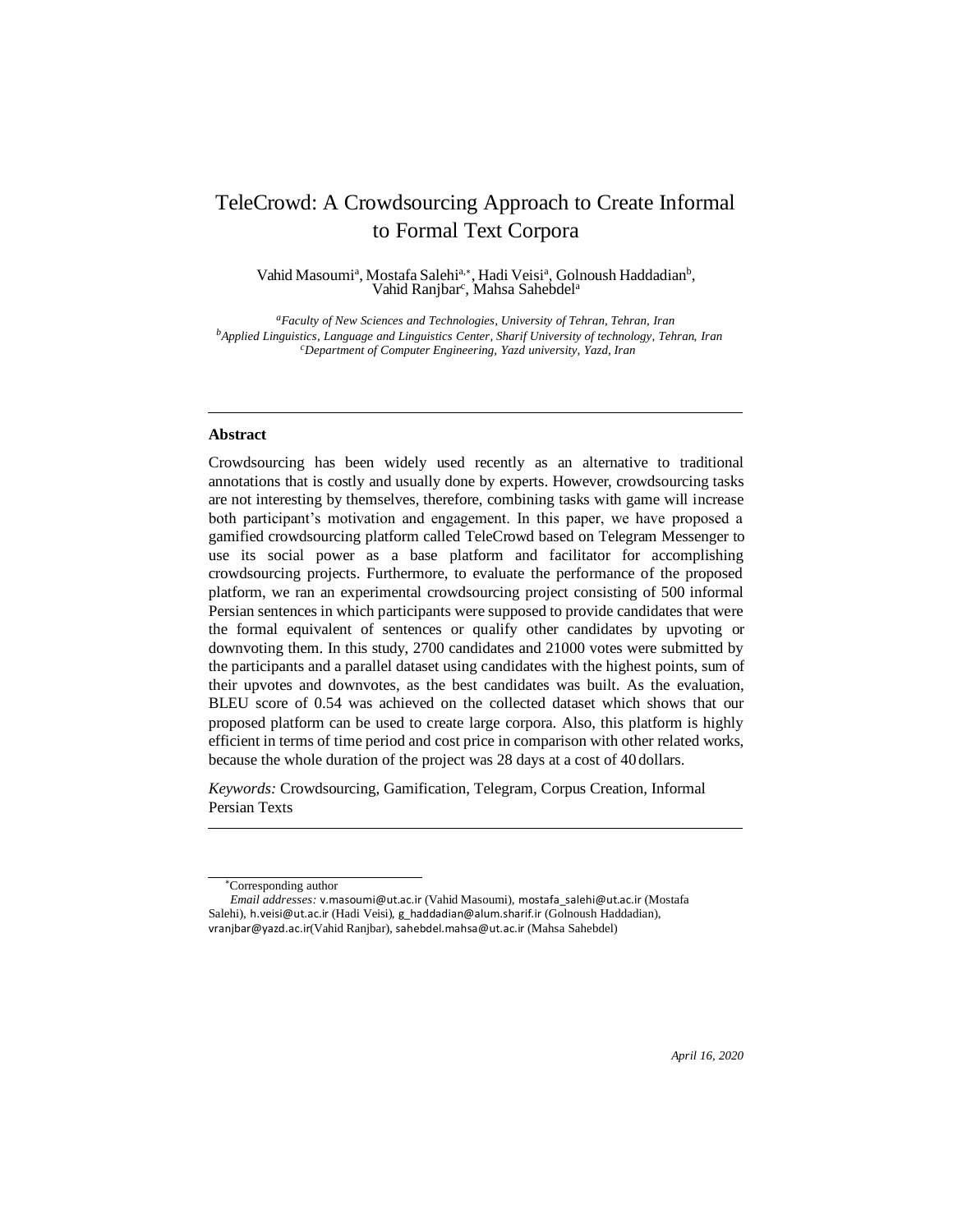## **1. Introduction**

Most of the tasks in Natural Language Processing area require language corpora. Normalizing informal sentences to their formal equivalents is one of the area of NLP tasks that can be seen as machine translation tasks. However, The quality of machine translation systems that are based on machine learning approaches is strongly related to the number of parallel corpora that is available for the languages. However, most languages such as Persian have limited or no readily available parallel corpora. There are two ways of collecting such corpora. The first way is using linguistic experts to annotate corpora, but it is costly and time-consuming. For example, Bijankhan [1] is the one of the largest PoS tag corpora in Persian that is annotated in around five years using language experts. Second, crowdsourcing (CS) is by far inexpensive and timesaving [2] and it is widely using as a way of collecting large data in studies [3, 4, 5, 6, 7, 8]; However in this regard, the quality control of the annotated labels is such a challenge that should be carefully handled in order to have high quality labels [9]. An active crowd of participants is an indispensable part as the key to any CS project and as a result, the participants' motivation is of great importance and should be taken into great consideration [10]. In this respect, if the tasks are combined with games, the CS participants will find them more interesting and engaging, therefore, as the motivation of work increases, its completion time decreases.

Some of the messengers such as Telegram, a cloud-based instant messaging application, in spite of filtering in Iran, are hugely popular in a way that most percent of the internet traffic in Iran is being spent on this popular messenger and it has more than 40 million active users in this country [11]. Therefore, the great usage of this messenger is an outstanding opportunity to build a CS platform that motivates people to solve Human Intelligence Tasks (HITs). In this paper, we proposed TeleCrowd, a gamified crowdsourcing platform, based on Telegram Messenger to use its power as a social media to build a CS platform. Moreover, this platform is able to handle other kinds of HITs such as image annotation and audio transcription as well. The goal of this corpus collection is to augment corpus resources for NLP investigations. As the case study, a parallel dataset of informal Persian sentences with their formal equivalents was collected via the proposed platform to show its efficiency.

The rest of the paper is organized as follows. First, a brief review of the relevant studies are presented in Section 2 and then in Section 3, our proposed CS framework is described. Further in Section 4, our results and evaluation metrics used to measure the accuracy of the corpus is discussed and finally, Section 5 discusses future work and conclusion.

# **2. Background: Crowdsourcing Based Corpus Creation**

Crowdsourcing means outsourcing works, tasks, and problem-solving to online people rather than to employees or other offline people [2]. It has been considered to be a precious way to solve problems which are arduous for computers to solve but are easy for humans and therefore, they are outsourced to humans. Crowdsourcing can be categorized into four major categories [12]. The First category is crowdsolving which use each individuals contribution of the crowds to solve heterogeneous problems. This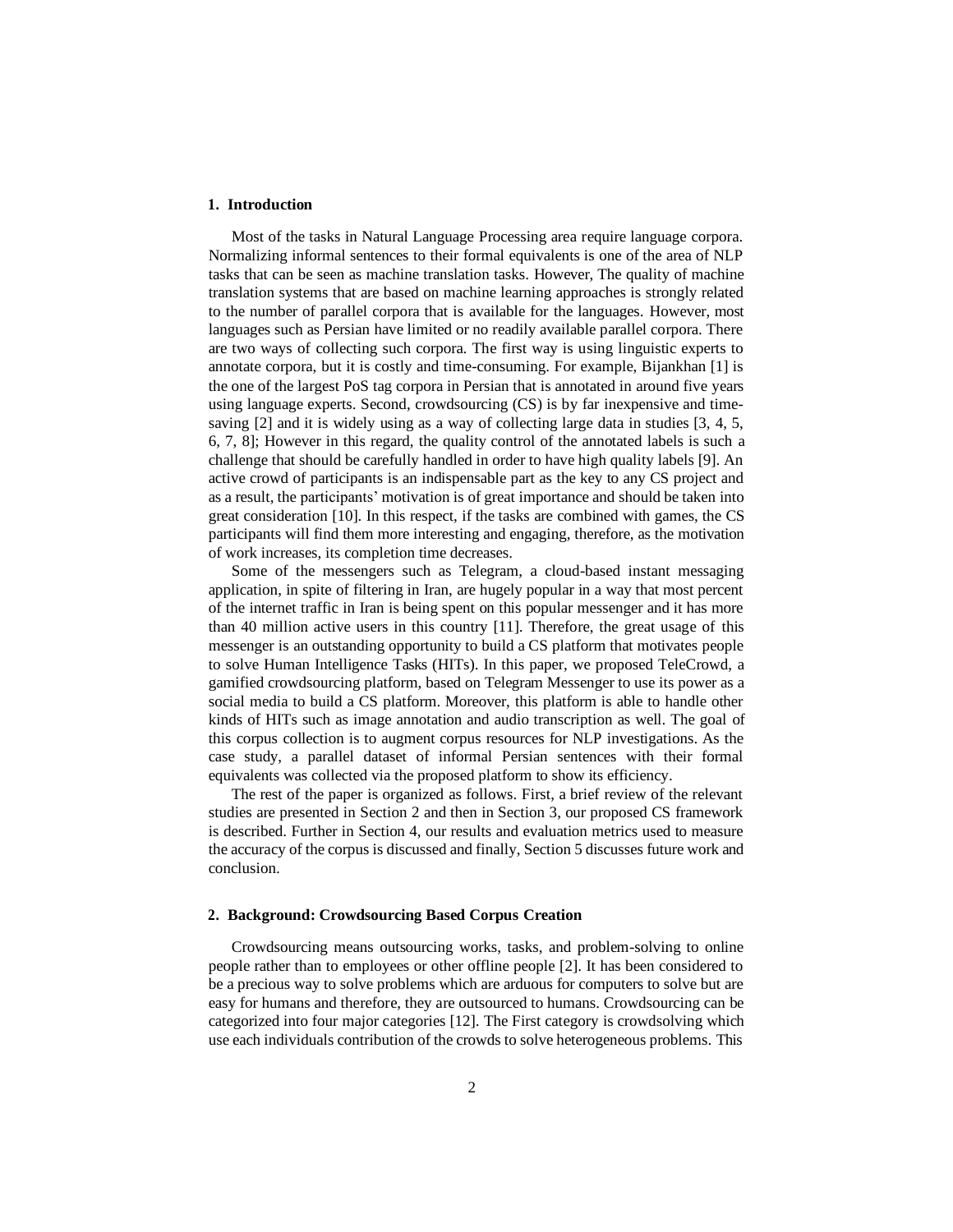

Figure 1: Architecture of proposed framework

approach is often used for complex problems that usually have no pre-definable solutions. The second category is crowdcreating that help to create comprehensive artefacts contributed by heterogeneous solutions. The third category deals with crowdrating approaches which use the wisdom of crowds for homogenous problems and they are commonly used for prediction or validation. And finally, the fourth category is crowdprocessing which rely on the crowd to perform large quantities of homogenous tasks.

Most studies in the area of collecting annotated corpora have used available crowdsourcing platforms such as Mturk [13, 7, 4] that take place in crowdprocessing category. In [13], with the leverage of crowdsourcing through Mturk, a list of labeled Out-Of-Vocabulary (OOV) words is generated from a 180-million-word twitter corpus. Since crowdsourcing is really helpful for low resource languages, Mturk as an efficient crowdsourcing platform is used to create a collection of parallel corpora between English and six languages from Indian subcontinent naming Bengali, Hindi, Malayalam, Tamil, Telugu, and Urdu [4]. Moreover, in [7] a system is developed to extract prepositional phrases and their potential attachments from ungrammatical and informal sentences and posed subsequent disambiguation tasks in form of multiple choice questions to participants. Collecting highly parallel data in Mturk may be expensive if tasks are not designed properly so in [5] a novel data collection framework is proposed in which annotators had to watch a very short video clip for each task and describe the main action or event of the video clip in one sentence, in the language of their choice.

Although Mturk brings some advantages for collecting annotated corpora, it is not helpful in all kinds of purposes. Therefore, the importance of developing a crowdsourcing platform for different goals has been considered in studies [6, 8]. [6] explored the use of Wechat Official Account Platform (WOAP) in order to build a speech corpus and aimed to assess the feasibility of using WOAP followers (also known as contributors) to assemble speech corpus of Mongolian. [8] provided a userfriendly online interface for crowdsourced annotation tasks and their aim was to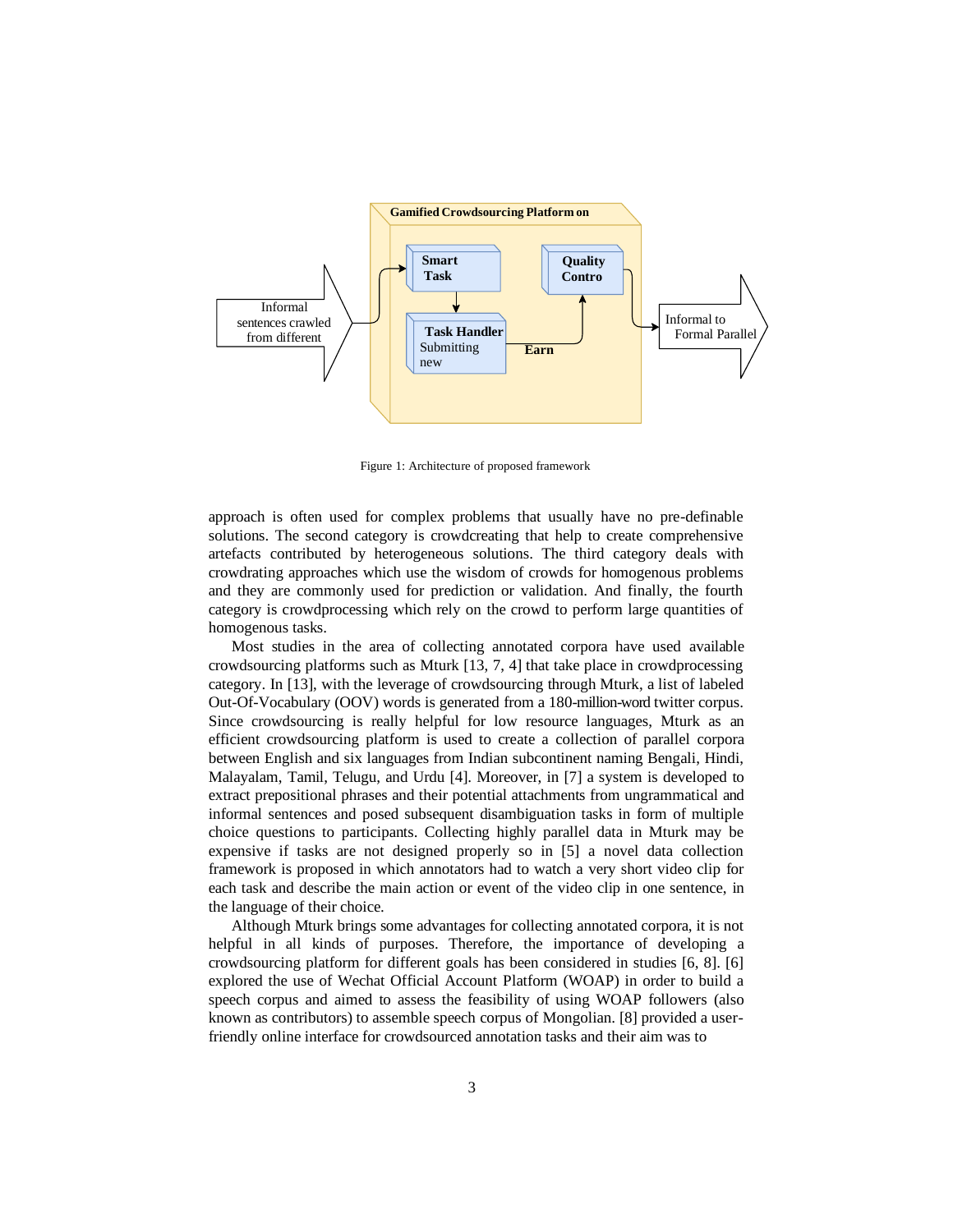create a publicly available Russian paraphrase corpus which could be applied for information extraction, text summarization, and compression.

Therefore, in this study, a crowdsourcing platform based on Telegram Messenger is proposed to tackle this problem and additionally, this platform can be utilized for any other purposes such as image annotation, audio transcription and other types of data labeling in everywhere.

### **3. Proposed Crowdsourcing Framework**

Since Telegram is a popular messenger application in Iran, there is such a great opportunity to use this popularity and use itssocial power to accomplish crowdsourcing projects such as creating large text corpora. Users can accomplish HITs in their spare time while they are using their messengers everywhere and get paid. Besides, as far as we know, there is not such an informal to formal parallel Persian corpus, collected by crowdsourcing approaches, and all available corpora are manually created by language experts. Therefore, in the experimental part, a parallel corpus of informal to formal Persian text is created to show its performance and efficiency.

The overview of TeleCrowd is demonstrated in fig. 1 which consists of different parts which are described briefly in the following. First, texts were crawled from different sources such as Telegram, Twitter and Digikala's Product Reviews<sup>1</sup> and 500 sentences with informal forms were selected manually. The yellow box shows the Telegram Bot which is combined with gamification and each one of the gamification elements which have been used in TeleCrowd are described in Section 3.2.

The proposed platform has three main submodules: *Smart Task Dispatcher*, *Task Handler* and *Quality Control*. *Smart Task Dispatcher* is responsible for assigning tasks to participants in a way that all tasks have a uniform number of labels. After that, *Task Handler* module is responsible to handle tasks which are performed by the participants. In this study, tasks are informal Persian sentences in which participants are asked to either provide a new candidate for them or upvote/downvote on a candidate that is already submitted by other participants. The last submodule of the platform is *Quality Control* which is extremely important since text normalization tasks are not straightforward for most of the participants. In this regard, a collaborative technique has been proposed which helps participants to learn from each other and improve others' contribution. Also, as a part of the quality control system, gamification elements are considered as well to improve workers' performance and overall quality. Quality control technique will be described in more details in 3.3.

# *3.1. Communication with Telegram servers*

Fig. 2 showsthe connections between us and the Telegram server which is based on HTTPS protocol. Asthisfigure illustrates, when a user makes an action like submitting a new candidate or vote, a request containing callback data is sent to us by Telegram, and then, an appropriate response is sent back to Telegram based on the user action.

<sup>1</sup>Digikala.com is the biggest E-Commerce in the Middle East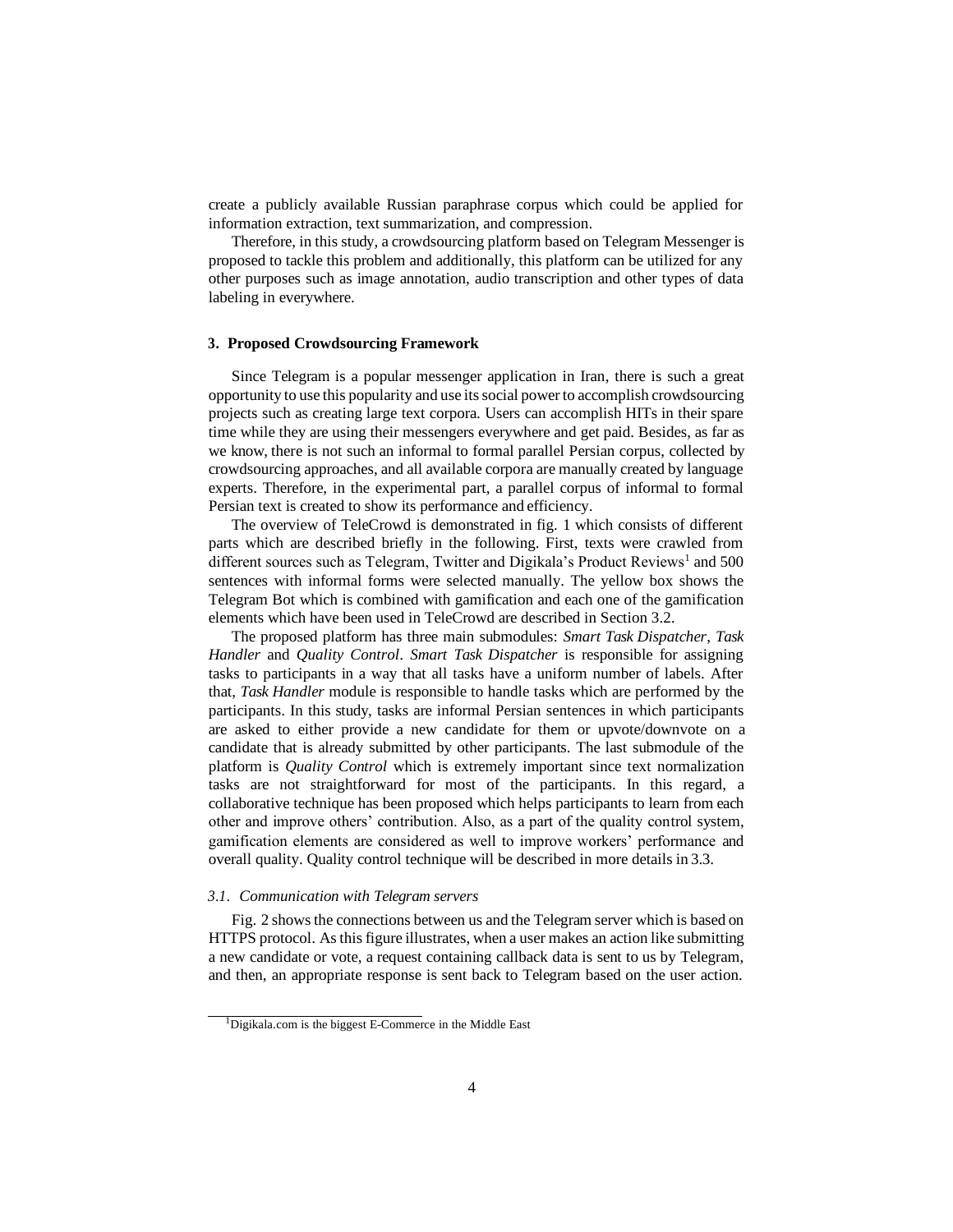

Finally, the provided response appears on the user's Telegram client with a proper appearance.

Figure 2: Communications with telegram servers

#### *3.2. Gamifying the Framework*

Gamification refers to a design that attempts to firstly, increase the intrinsic motivation of participants to engage in a given activity and secondly, to increase or otherwise change the given behavior. Besides, other studies in the gamification area show that combining game with crowdsourcing will increase engagement of the users, improve the quality of the users' answers and also, reduce the total cost of crowdsourcing by expediting the labeling task process which results in reducing the total required time of crowdsourcing project [10]. If we consider gamification in the context of crowdsourcing, gamification can be seen as an attempt to redirect participants' motivation from purely rational gain-seeking to self-purposeful intrinsically motivated activity. Gamification elements have been widely used in various crowdsourcing investigations. Such elements include Point, Leaderboard, Achievement, Level, Progress, Feedback, Reward, Storytelling, Missions, and Virtual Territories. Since our crowdsourcing project fall into *crowdrating* and *crowdprocessing* categories, the most relevant elements of gamification related to these categories are Point, Leaderboard, Achievement, Level, and Progress according to [10].

Point: each candidate can be upvoted or downvoted and the candidate's point is • the sum of its up and down votes as seen in 1. For example, when a candidate has 3 upvotes and 1 downvote, the point of the candidate will be 2.

$$
Point(candidate) = Upvotes + Downvotes
$$
\n(1)

Leaderboard: participants can see their ranks on the leaderboard and it will •motivate them to be on the top of the leaderboard to win the final prize which is described in section 3.4. Also, a reminder was sent to the participants each day in order to increase the retention rate by informing them of their ranks and their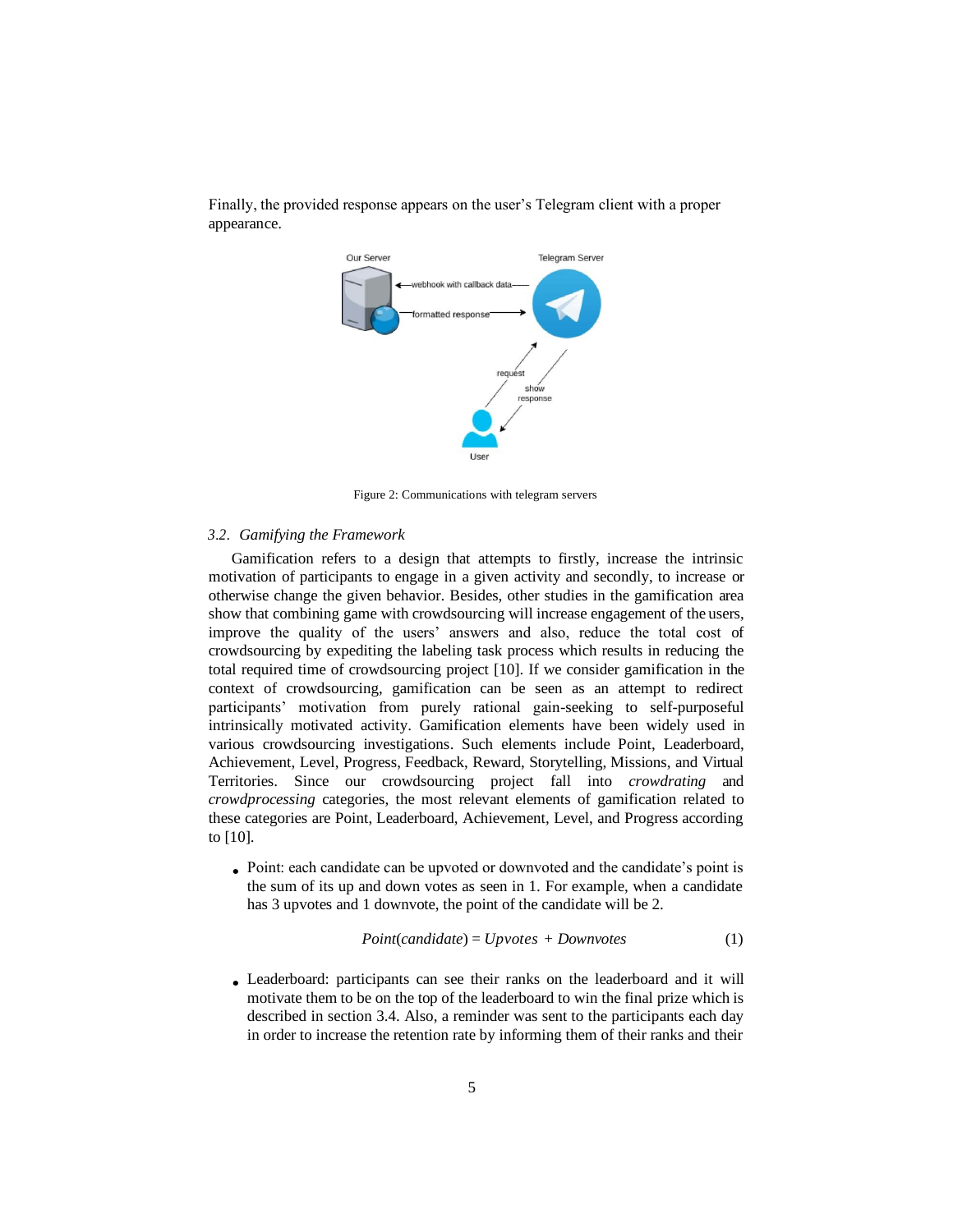difference with the next competitor in the leaderboard to motivate them to earn more points.

- Achievement: to increase the participants' motivation and improve the quality of the answers, some achievements were designed. For instance, participants tend to submit upvotes rather than downvotes and since downvotes are helpful to detect wrong answers and also help other participants to avoid mistakes, an achievement is designed to encourage participants to detect the low-quality answers by submitting downvotes on them.
- $\bullet$  level: logarithmic equation (2) is designed in a way that participants can achieve levels easily in the early stages of the game but as their points increase, reaching to the higher levels of the game will be harder.

$$
Level(x) = 0.4 \times (2x + 130 - 20)
$$
 (2)

Progress: indicates what percentage of the tasks is done by the participant. Thus, •it helps participants to estimate the total amount of required time to complete all the remaining tasks.

# *3.3. Quality Control*

Some crowdsourcing tasks such as text normalization are complicated for people. Hence, a *collaborative* technique was employed to achieve high-quality results and also, accelerate the process of task completion for even those with low skills. In the proposed technique, participants could submit new candidates with the help of other participants' candidates or vote on candidates based on other participants' votes. All the candidates in the list were sorted descendingly based on their points, therefore, the best candidates with the highest point were always on the top of the list and the candidates with a specific number of negative points were disappeared. At the end of crowdsourcing, the best candidates that had the highest points, could be extracted as the qualified labels.

Moreover, *crowdprocessing* and *crowdrating* projects are run in two sequential phases. First, a *crowdprocessing* project is created and participants annotate tasks and after that, in a *crowdrating* project participants who had high quality in annotation step will be permitted to rate the answers as the validation phase and they will earn more money compared to the labeling step since they are qualified; however, this approach is costly and also time-consuming. Therefore, to decrease the overall time for project completion, *crowdprocessing* and *crowdrating* steps were combined and participants were allowed to submit a candidate or vote on a candidate simultaneously, but it should be noted that sentences without any candidates were sent first and so, there was always a candidate to vote on.

Besides, to measure the quality of the participants' work, Expectation Maximization (EM) technique [14] is utilized which transforms the aggregation problem into a maximum likelihood formulation, in which human inputs are sample values and the aggregated results are parameters to be estimated. The EM technique iteratively computes object probabilities in two steps: Expectation (E) and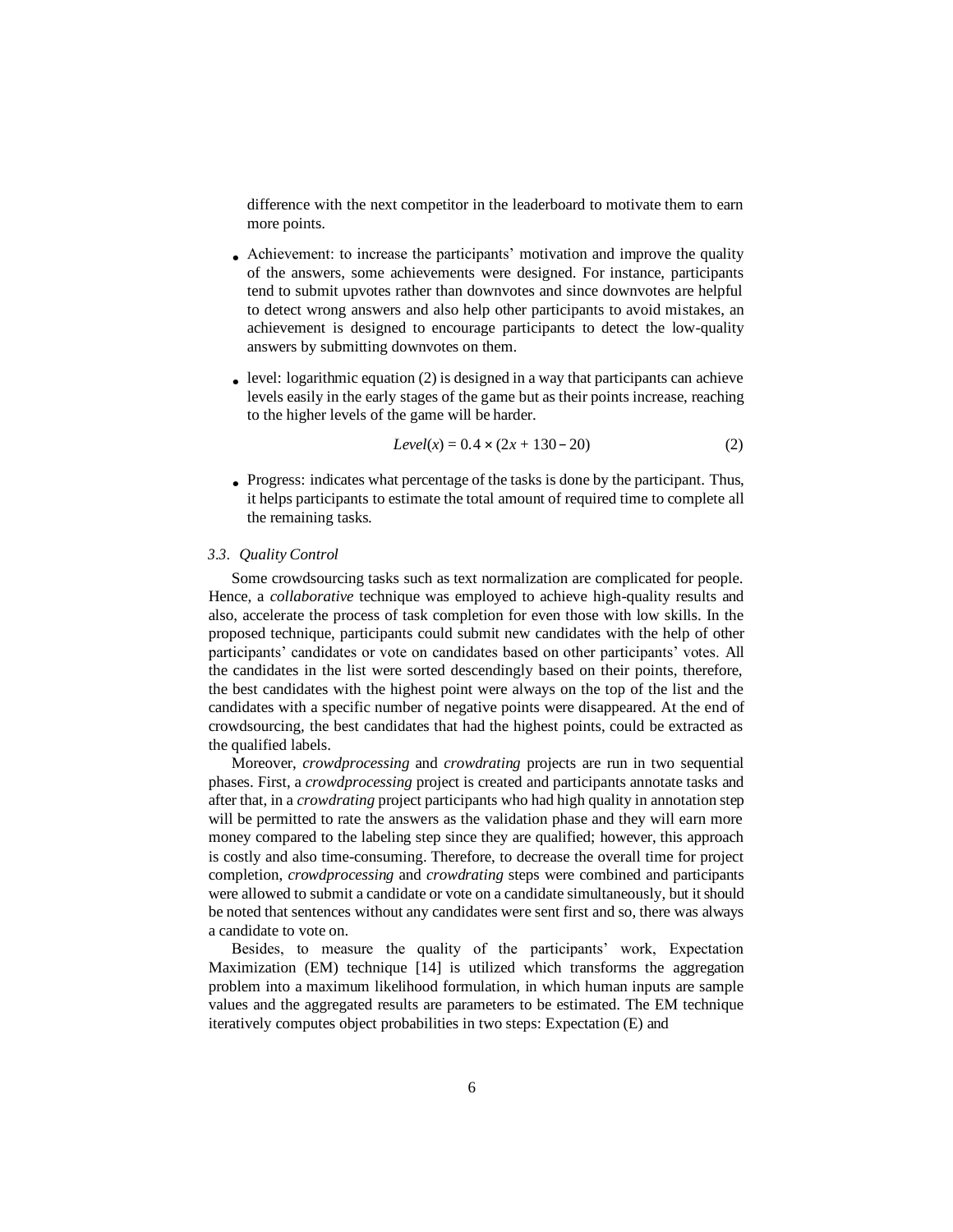Maximization (M). In the (E) step, object probabilities are estimated by weighting the answer of participants according to the current estimates of their expertise. In the (M) step, the participants' expertise is re-estimated based on the current probability of each object. This iteration goes on until all object probabilities are unchanged.

# *3.4. Incentive*

There are many ways to motivate participants in crowdsourcing projects such as awarding the winner a prize or a little amount of money for accomplishing each task. Since the number of tasks in this project was not much enough to reward the participants per task and also, they could not earn a significant financial reward, only the top participant with the highest point on the leaderboard was awarded financial reward of 40 USD. So in this way, competition between participants would be much more intense and they would do their the best to be the top one on the leaderboard.

# *3.5. System Flow*

In this section, we are going to describe the flow of the system from the first moment that a participant interacts with the system. First, the variables that were used as thresholds for each part of the system are described in table 1.

| Variable | Description                                                                                | Threshold      |
|----------|--------------------------------------------------------------------------------------------|----------------|
| α        | Total allowed number of candidates in the<br>candidate list                                | 4              |
| β        | Threshold for each candidate in order to be stayed<br>in the list                          | $-3$           |
| δ        | Threshold for the agreement on a low quality<br>candidate                                  | $-3$           |
| η        | Threshold for the agreement on a high quality<br>candidate                                 | 10             |
| θ        | Points that participants will earn for the first time<br>by submitting new candidate/vote  | 10             |
| μ        | Points that participants will earn for the second<br>time by submitting new candidate/vote | 5              |
| ν        | Maximum number of candidate/vote submission<br>for each user on each candidate             | $\overline{2}$ |
| ρ        | Amount of points that participants will be charged<br>if they get down vote by other users | $-5$           |

Table 1: Variables

The flow of the system is as follows: when a participant submits a new answer, first, it checks whether the answer is a vote or a candidate. If the total number of available candidates in the list is less than  $\alpha$ , then the participant can not add a new candidate until one of the candidates is eliminated from the list by downvotes of other participants and its point gets lower than *β*, so the participant should vote one of the candidates or skip the task and go to the next one. For increasing agreement between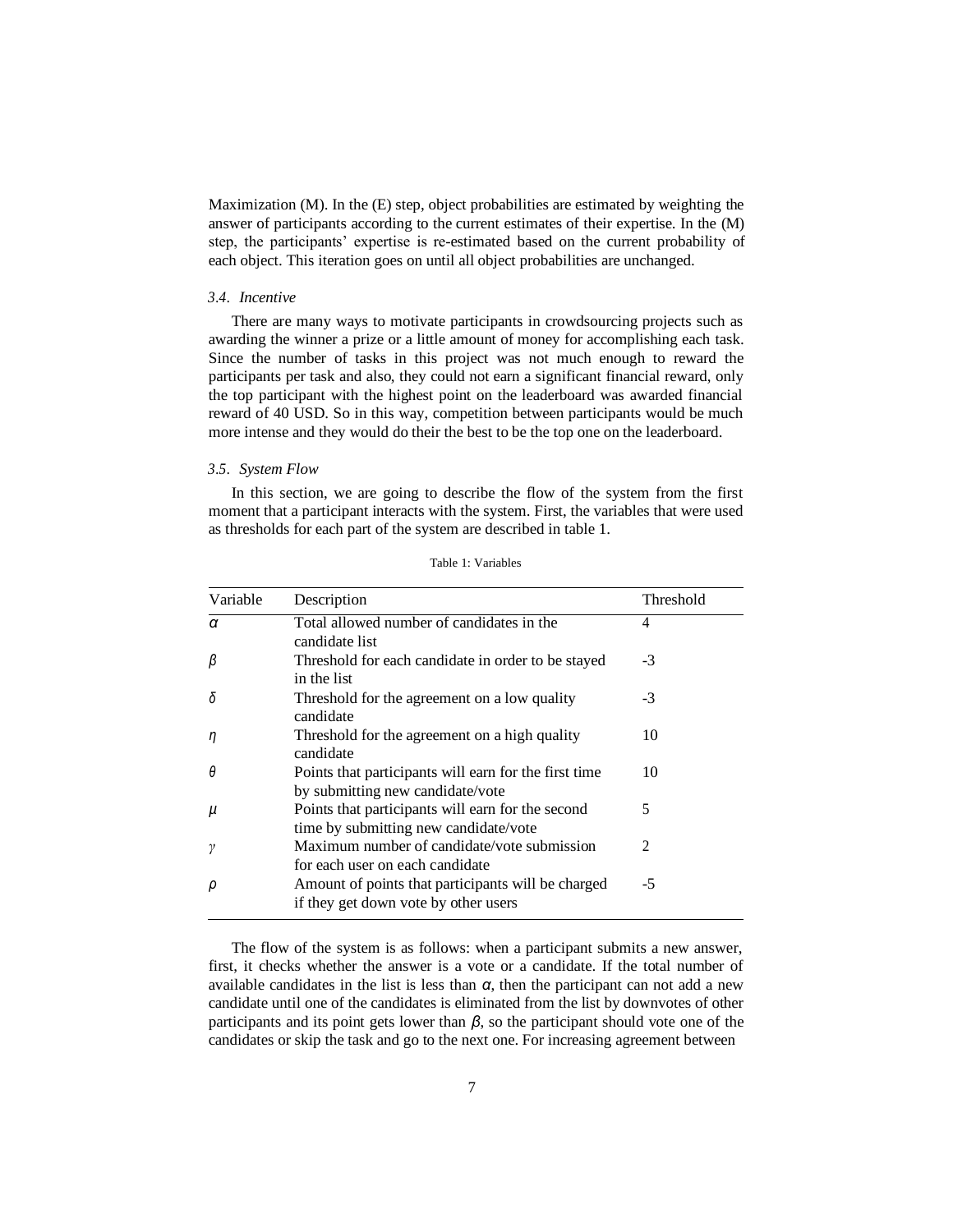× the participants, if the number of submitted downvotes on a candidate is higher than *δ*, then all the participants who agreed on low quality candidate, will achieve *µ* points per voter and the participant who submitted the candidate will be punished by *ρ No. o f voters who downvoted the candidate*. This is also true for upvote but with the threshold of *η* since userstend to submit upvote rather than downvote. Moreover, *θ* and  $\mu$  are respectively the points that participants will earn by submitting a new candidate for the first and the second time.

# **4. Results and Evaluations**

In thissection, we are going to discuss our dataset which was crawled from different sources. Evaluation metrics for measuring corpus accuracy will be discussed in Section 4.2. In the next parts, collaboration statistics of participants with TeleCrowd and the accuracy of the collected dataset through our platform will be described.

# *4.1. Dataset*

Since the experimental project which was selected to run on our proposed crowdsourcing platform was informal to formal text corpus creation, several scrapers were designed in order to crawl different sources including Twitter, Telegram and Digikala's product reviews. We crawled Telegram for 6 months and around 1.3M messages of different channels and groups were gathered. The source code of our Telegram Crawler is available on github<sup>2</sup>. Also, we crawled Twitter for 3 months and around 1.3M tweets were gathered as well. Although tweets and Telegram posts were sufficient enough, in order to have more diverse sentences, 12K Digikala's product reviews are added to increase the users' engagement.

#### *4.2. Evaluation Metrics*

BLEU [15] is one the most popular metrics for evaluating machine translation accuracy in linguistic studies between a source sentence in one language and target sentences in another language. Regarding the fact that converting informal sentences to their standard forms problem was mapped to the machine translation problem with this difference that here, source sentences were informal sentences and the target language were their standard equivalents. Therefore, BLEU was used as the evaluation metric to indicate how much the provided equivalents by the participants are close to the experts' equivalents. The BLEU score is a number in the range of [0,1] which higher values close to 1 show that translated sentences are close to human translations whereas, the BLEU scores close to zero show low-quality answers with high certainty. Answers with the BLEU scores higher than 0.5 have acceptable quality. Also, we gathered 846 sentences using 4 experts as our reference set for BLEU metric which was almost 1.69 references per candidate. It is not necessary to have more than 3 references per candidate since BLEU in corpus level compares each candidate with all the references in the corpus.

<sup>2</sup>https://github.com/vhdmsm/Telegram-Crawler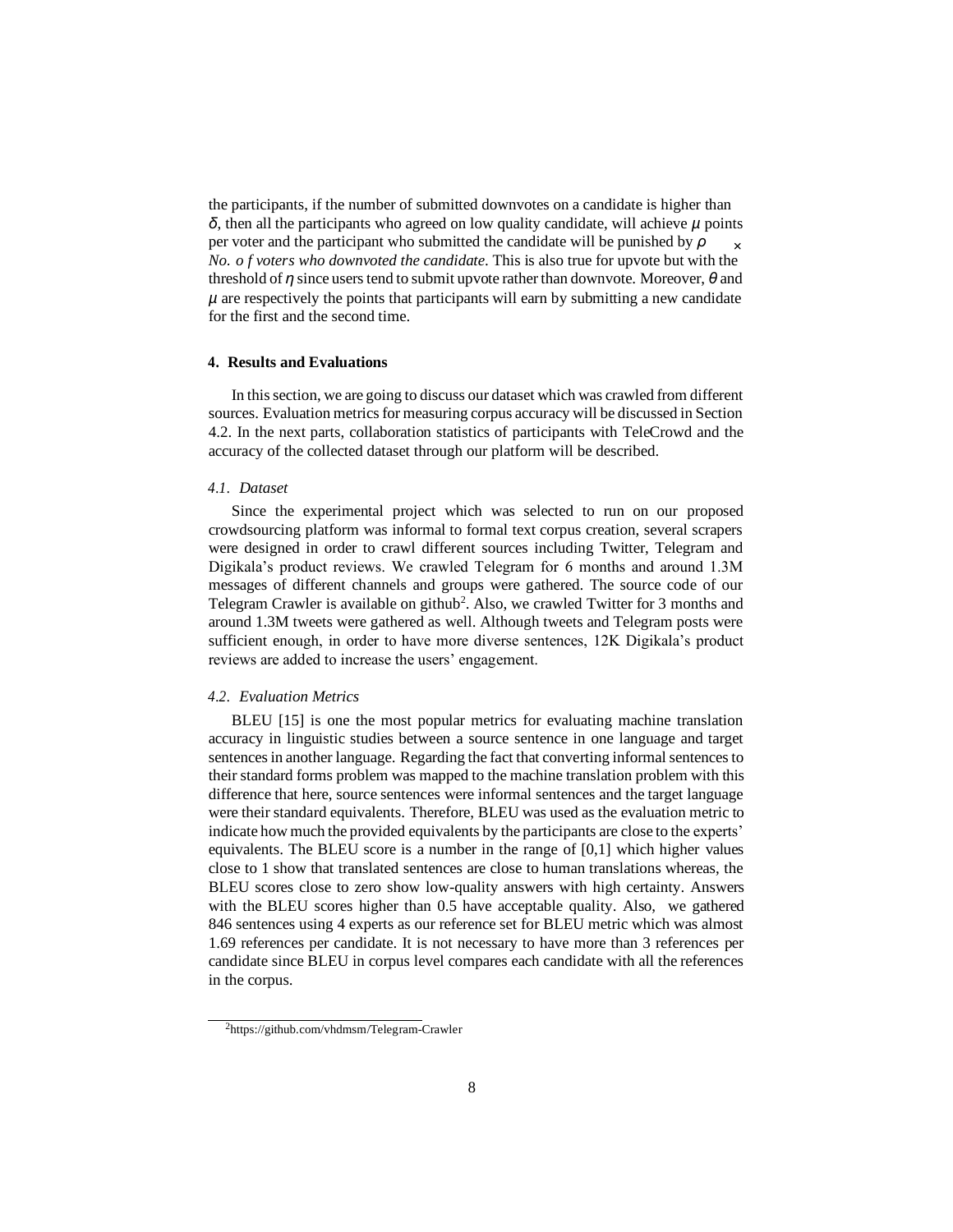# *4.3. Collaboration Statistics*

In this section, demography of the participants and their collaborations with TeleCrowd is discussed. As fig. 3 illustrates, most of the participants are in the range of 20-30 years old and they are distributed equally between men and women.



Figure 3: participants' Demography

Summary of statistics about the submitted candidates and votes are shown in table 2. Accordingly, the number of submitted votes are much greater than the submitted candidates since submitting a new candidate needs more skills and is much harder than voting on a candidate and besides, each of the informal sentences on average, does not have more than 5 standard forms.

| Table 2: Statistics of collected dataset |
|------------------------------------------|
|------------------------------------------|

| Type                                               | Count |
|----------------------------------------------------|-------|
| Total submitted candidates                         | 2700  |
| Total submitted votes                              | 21000 |
| Average number of candidates per informal sentence | 5.42  |
| Average number of votes per informal sentence      | 42.04 |
| Average number of upvotes per informal sentence    | 28.61 |
| Average number of upvotes per informal sentence    | 13.44 |

Fig. 4 shows the number of candidates for each sentence and as it can be seen, above 50 percent of the sentences have 4-6 candidates.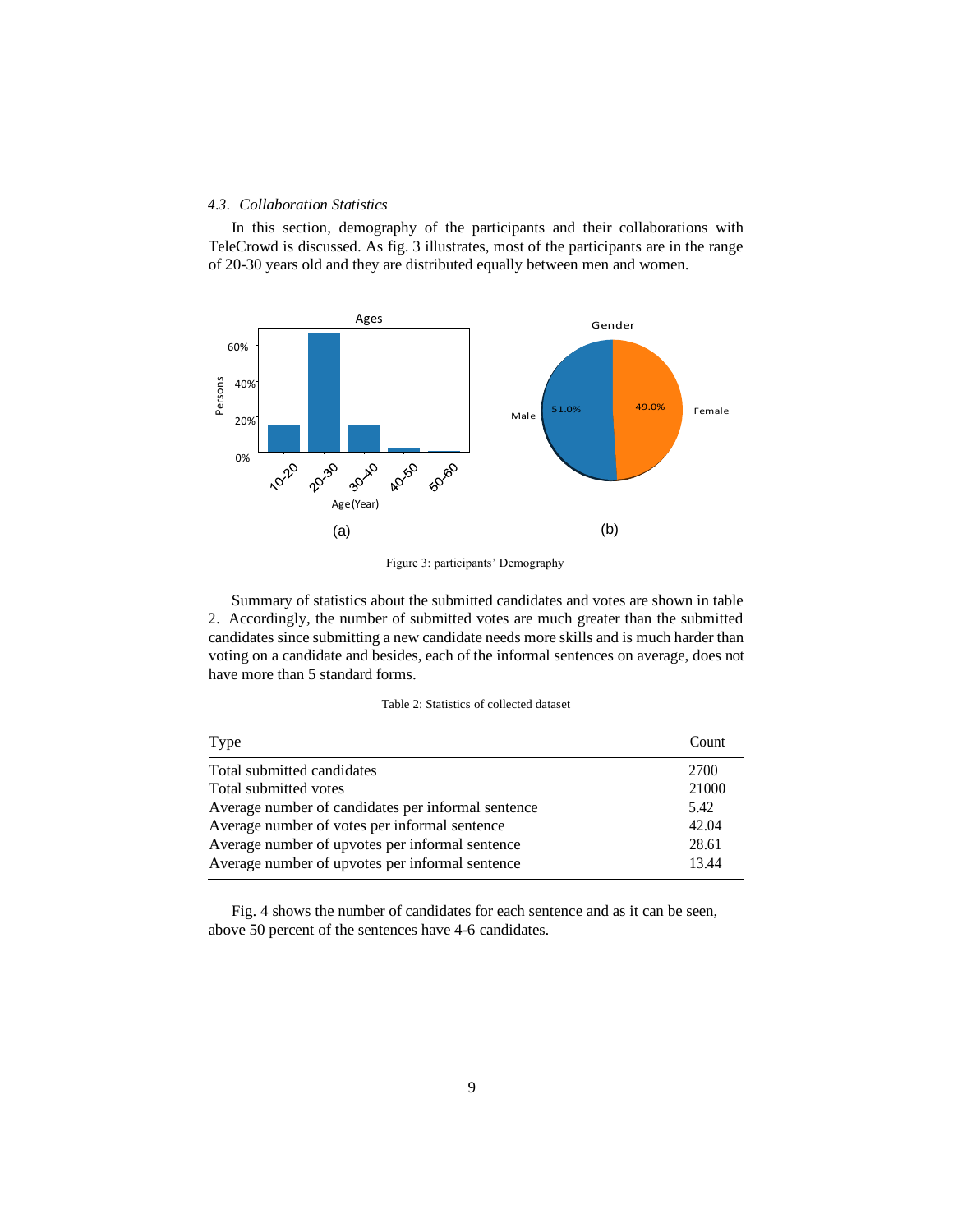

Figure 4: Number of candidates per sentence

As fig. 5 illustrates, the number of agreeing votes are higher than opposing votes. It can be inferred that users tend to leave an agreeing vote rather than opposing votes. For example, around 40 percent of the sentences have between 50 to 60 agreeing votes and around 32 percent of the sentences have between 10 to 30 opposing votes.



Figure 5: Percentage of agreeing and opposing votes



Figure 6: BLEU scores over weeks

Submitting a candidate takes more time as it is obvious but voting on a candidate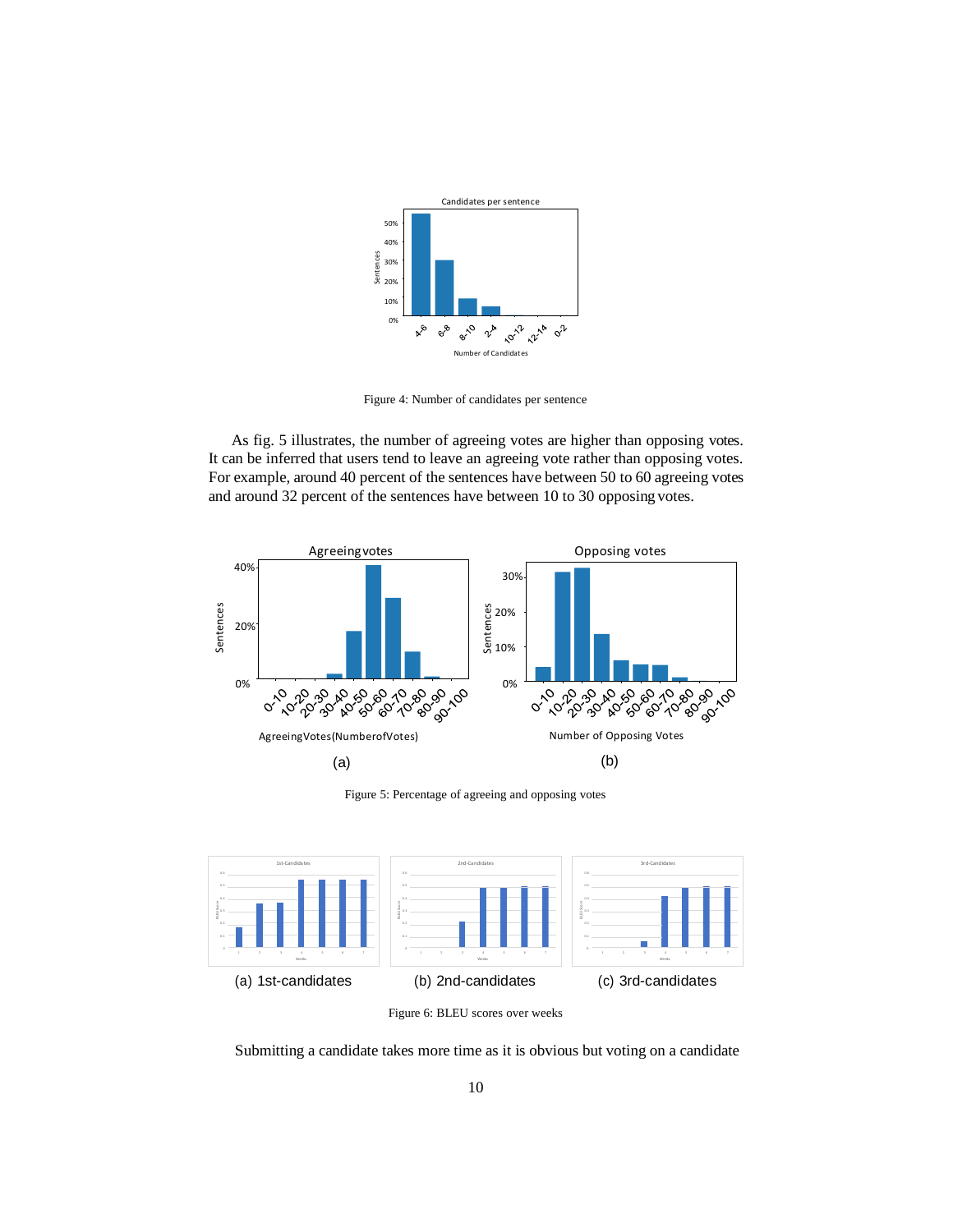

takes less time so users tend to vote because it is easier and faster. We can see this fact in fig. 7.

Figure 7: Candidates and votes submit time

### *4.4. Evaluation of the Collected Dataset*

As it was described in Section 4.2, BLEU was used for evaluating the collected dataset. Fig. 8 shows the accuracy of BLEU over best nth-candidates in which accuracy of 0.54 was achieved over 1st-candidates and around 0.49 for both of the 2nd and 3rd candidates. The accuracy that is achieved on BLEU score shows that normalized sentences provided by the participants were close to experts' equivalents which were resulted in a high-quality dataset.



Figure 8: BLEU scores over best candidates

Additionally, fig. 6 shows BLEU scores over weeks from the start of the project and as it can be seen, the best result of BLEU was achieved in week 4, therefore, we could terminate the project at that time since BLEU score had no improvement after that.

As another evaluation metric, the quality of the participants' work was measured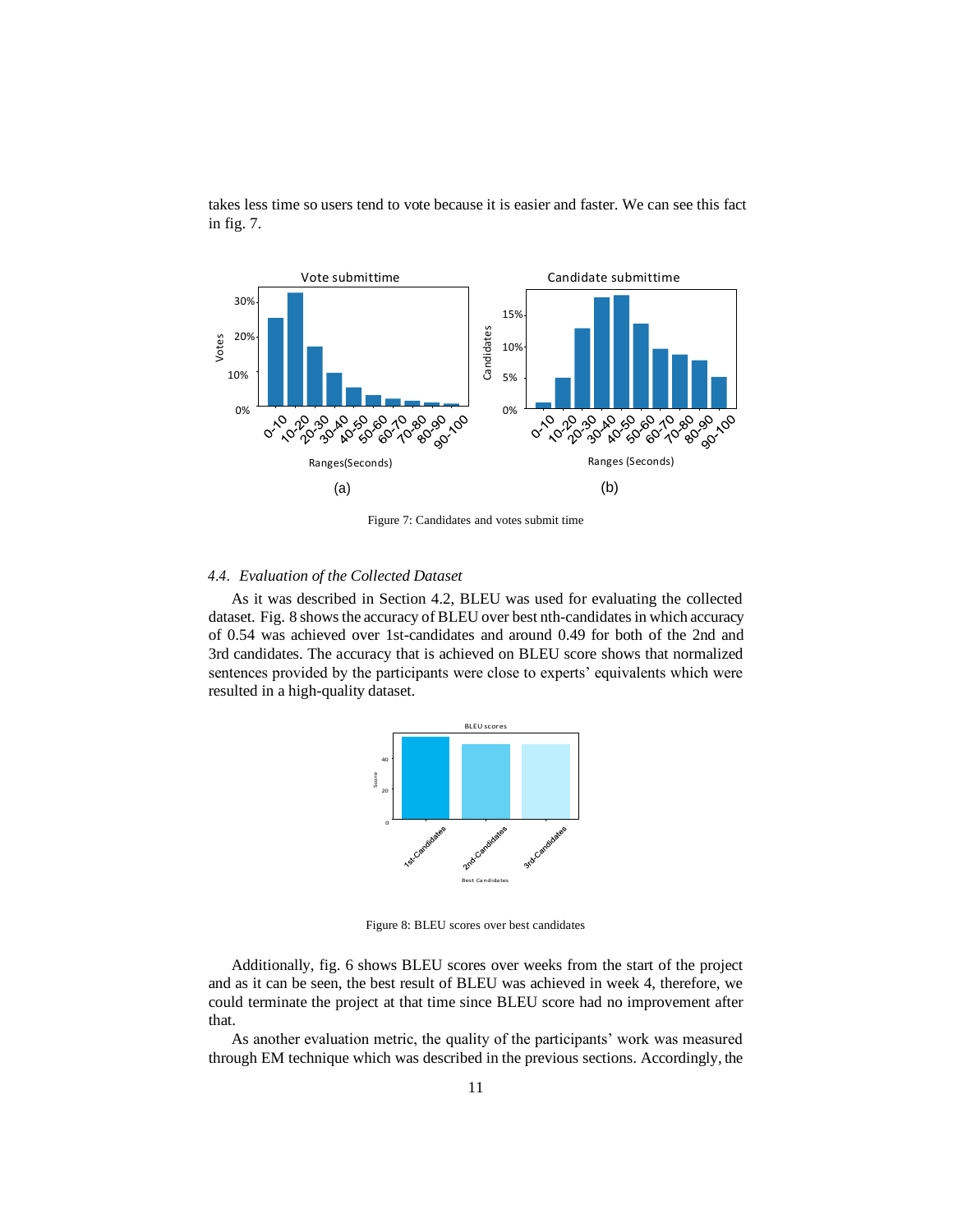average estimated quality of the participants is demonstrated in fig. 9 in which x-axis is the number of participants who provided n-number of labels and y-axis is the average of estimated quality for each part. Moreover, it can be seen that participants with the higher number of labels were more experienced as they answered more questions, therefore, they could provide better answers compared to the participants with the lower number of answers.



Figure 9: Quality of the participants

#### **5. Conclusion and Future Work**

Crowdsourcing is a low-cost alternative for traditional labeling methods in which experts label all the corpus manually. Since most users spend a lot of time in messengers like Telegram, such messengers can be considered as a base platform to build a crowdsourcing platform on based on them. Moreover, bringing these users to accomplish crowdsourcing tasks in return of a certain amount of money is not hard, therefore, we benefited from Telegram and its Bot system to propose a crowdsourcing platform called TeleCrowd and as an experimental project, an informal to formal dataset including 500 informal Persian sentences with their standard equivalent was collected using our platform. As a result of the experiment, 2700 candidates and 21000 votes were submitted and by extracting candidates with the highest points as the equivalents, BLEU score of 0.54 was achieved which shows that our proposed platform can be used to create large corpora. Also, from the cost and time perspective, the project was completed in 28 days with a cost of 40 USD which in comparison with related works, it is both time and cost saving. As the future work, we mainly focus on expanding our dataset scale to be much more larger and then as the application of our corpus, we plan to train a deep neural network such as OpenNMT [16] over our corpus to build an autonomous text normalizer which is able to convert informal texts 5. Conclusion and Fut<br>Crowdsourcing is a<br>experts label all the c<br>messengers like Telegra<br>build a crowdsourcing p<br>accomplish crowdsourcing p<br>accomplish crowdsourci<br>therefore, we benefited platform called TeleCre<br>dataset inc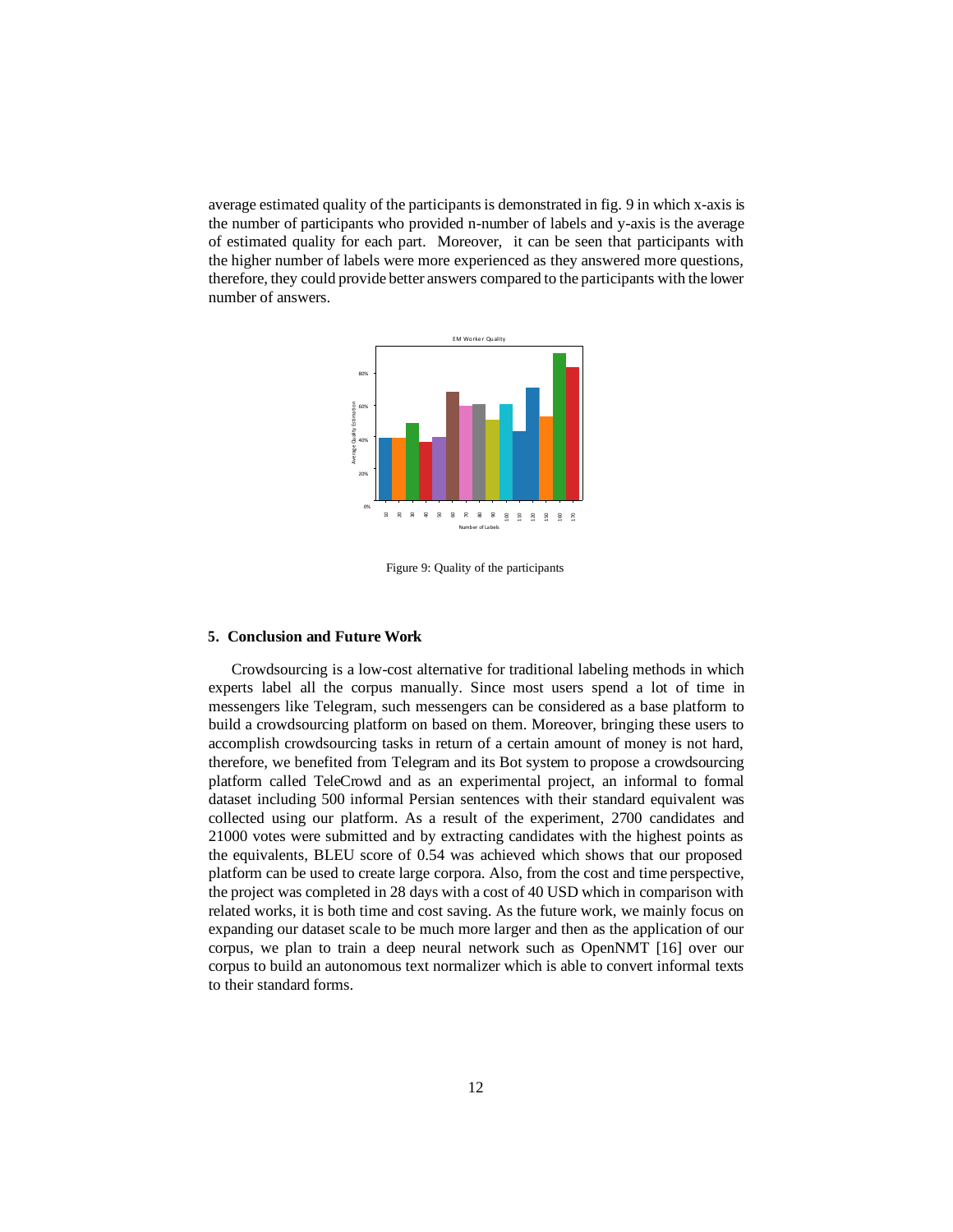# **References**

- [1] M. Bijankhan, J. Sheykhzadegan, M. Bahrani, M. Ghayoomi, Lessons from building a persian written corpus: Peykare, Lang. Resour. Eval. 45 (2011) 143– 164.
- [2] J. Howe, The rise of crowdsourcing  $(2006)$ .
- [3] M. Negri, Y. Mehdad, Creating a bi-lingual entailment corpus through translations with mechanical turk: 100 dollars for a 10-day rush, in: Proceedings of the NAACL HLT2010 Workshop on Creating Speech and Language Data with Amazon's Mechanical Turk, Association for Computational Linguistics, 2010, pp. 212–216.
- [4] M. Post, C. Callison-Burch, M. Osborne, Constructing parallel corpora for six indian languages via crowdsourcing, in: Proceedings of the Seventh Workshop on Statistical Machine Translation, Association for Computational Linguistics, 2012, pp. 401–409.
- [5] D. L. Chen, W. B. Dolan, Collecting highly parallel data for paraphrase evaluation, in: Proceedings of the 49th Annual Meeting of the Association for Computational Linguistics: Human Language Technologies - Volume 1, HLT '11, Association for Computational Linguistics, Stroudsburg, PA, USA, 2011, pp. 190–200. URL: [http://dl.acm.org/citation.cfm?id=](http://dl.acm.org/citation.cfm?id) 2002472.2002497.
- [6] R. Su, S. Shi, M. Zhao, H. Huang, Utilizing crowdsourcing for the construction of chinese-mongolian speech corpus with evaluation mechanism, in: B. Zou, Q. Han, G. Sun, W.Jing, X. Peng, Z. Lu (Eds.), Data Science, Springer Singapore, Singapore, 2017, pp. 55–65.
- [7] M. Jha, J. Andreas, K. Thadani, S. Rosenthal, K. McKeown, Corpus creation for new genres: A crowdsourced approach to pp attachment, in: Proceedings of the NAACL HLT 2010 Workshop on Creating Speech and Language Data with Amazon's Mechanical Turk, Association for Computational Linguistics, 2010, pp. 13–20.
- [8] E. Pronoza, E. Yagunova, A. Pronoza, Construction of a Russian Paraphrase Corpus: Unsupervised Paraphrase Extraction, Springer International Publishing, Cham, 2016, pp. 146–157. URL: https://doi.org/10.1007/ 978-3- 319-41718-9\_8. doi:10.1007/978-3-319-41718-9\_8.
- [9] G. Li, J. Wang, Y. Zheng, M. Franklin, Crowdsourced data management: A survey (2016).
- [10] B. Morschheuser, J. Hamari, J. Koivisto, Gamification in crowdsourcing: a review, in: System Sciences (HICSS), 2016 49th Hawaii InternationalConference on, IEEE, 2016, pp. 4375–4384.